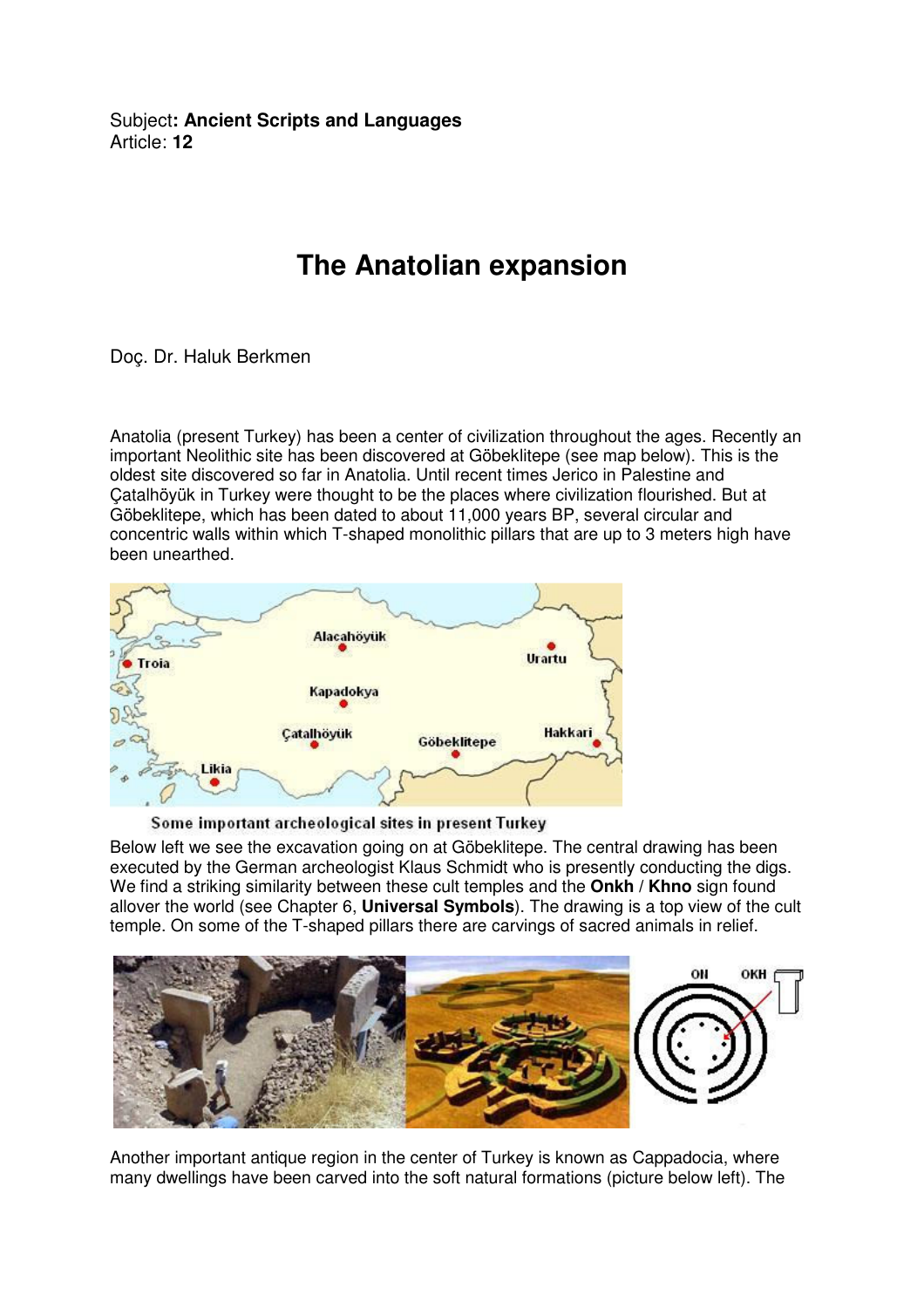shelters have not only been carved above the earth but also several underground cities, made out of several stages and many rooms, have been discovered in the region. One important underground city is found at Derinkuyu, whose vertical-cut drawing can be seen at the center image below. On the right we see the **On-Okh** symbols painted on the walls of the rock-cut shelters of Cappadocia. They are assumed to be drawn by the early Christian settlers. But in fact they were there long before the arrival of the Christians. We now can see the correlation and similarity of these wall-paintings to the symbols of the sun worshippers.

When Christians arrived at Cappadocia the dwellings were not empty. They were occupied by people worshiping the sun-god. The early Christians painted frescoes and icons on the walls of rock-cut rooms which became to be used as primitive churches. This approach to religion did no suit the sun worshippers and a clash among these opposing beliefs influenced the iconoclast period, which was a period where the icons were erased from the walls of the early churches. In spite of the iconoclast period many frescoes still remain to be seen on the walls of Cappadocia.



The similarity between the **On-Okh** symbols of Cappadocia (right) and the remains of the temple at Göbeklitepe is worth pondering. We see that both are circular -as a symbol of the sun- with an opening to be used as an entrance inside which  $a + \sin a$  or a T shaped pillar represent the shaman leader Okh person (see Chapter 6, **Universal symbols**).

The name of the region is also worth investigating. Cappadocia can be dissected as **Cappad-oc-ia**. Cappa, written as "kapa", means "close" in Turkish. The Etruscans named their dwellings "capua" and "cabanne" means a small hut, in French. There is an ancient Etruscan city in Italy whose name is Capua. The word standing for head covering in Latin was "cappa" and it changed to "capelli" in Italian, "chapeau" in French and "cap" in English. The same word is found as "kap" (container), "kapı" (door), "kapak" (cover) and "kalpak" (hat) in Turkish. From these correlations we can now elucidate Cappadocia meaning: "**The covered (closed) dwellings of the Oc people**". This explanation is in good accordance with the underground cities found in the region.

Another interesting region of Anatolia is the settlements of the early Hattians followed by the Hittites. These civilizations flourished in the vicinity of Alacahöyük (see map at the top). The Hatti civilization lasted from 2500 BC to 1700 BC and the Hittites lasted from 1700 BC to 1190 BC. Regarding the Hattian language **Ekrem Akurgal** says:

## **It has been established that Hattian was a language peculiar to itself, completely different from Indo-European and Semitic languages.** (1)

The Hittites were greatly influenced by the Hattians in religion, mythology, ceremonies and customs. Of Hattian origin was the Sun Goddess of the Hittites. Many artifacts representing the sun have been found in the region. There are cult symbols belonging to the Hattians that strongly support their Asiatic origin. The bronze stag seen below is about half a meter high and was found in Alacahöyük. It is presently exhibited at the Museum of Anatolian Civilizations in Ankara. The Hattian stag has been dated to be minimum 4,000 years old. The